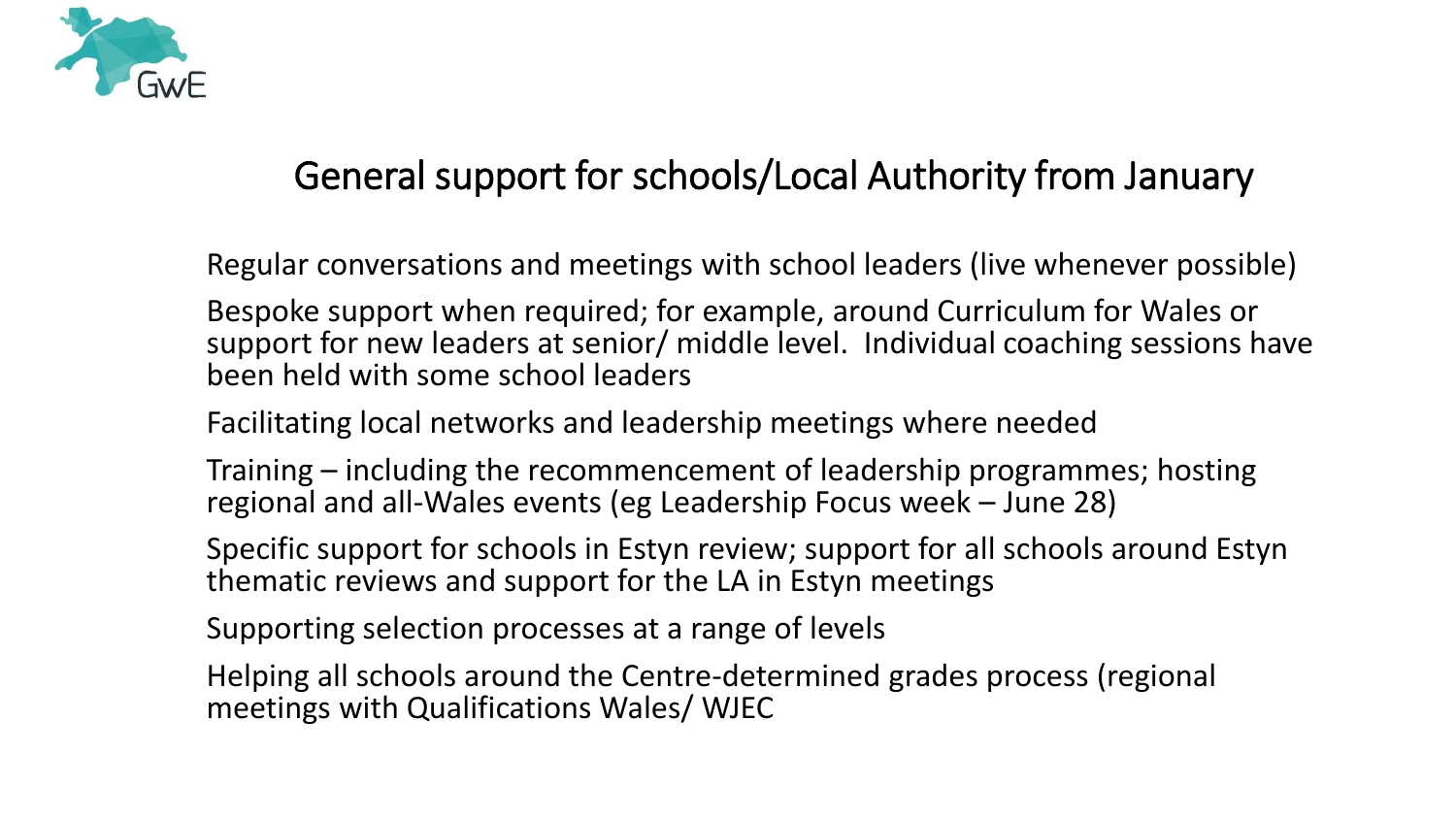

## Supporting the meeting of Estyn Recommendations following the thematic review

- **R2: Improve the quality of the distance and blended learning experiences for pupils by supporting more effective teaching across and within schools and PRUs**
- **R3: Develop a coherent approach to improve progress in literacy, numeracy and personal and social skills of vulnerable pupils disproportionally affected by the pandemic, for example pupils eligible for free school meals**

**Promoting the sharing of practice regarding blended and remote learning across schools. This included sharing resources within the 'alliances' (secondary) both locally then regionally; issuing guidance for schools on good practice; producing information for parents and school communities. Networking through subject forums, headteacher forums, curriculum leaders groups, teaching and learning groups – including approaches to MAT.**

**Where possible, supporting school leaders in evaluative practice around blended learning. More recently, supporting schools in reviewing approaches to learning over the last year**

**Providing materials and resources to schools to support numeracy and literacy and in individual subjects – Welsh /English/ Maths and Science; facilitating the sharing of good practice through networking and meetings. Supporting the use of the RRRS grant in schools through the Accelerated Learning Programme and a tiered approach to support with numeracy and literacy enhanced support**

**Professional development programmes to support teachers and teacher assistants, including around wellbeing.** 

**Regular discussion with and support for school leaders; regular liaison with the Local Authority around challenges and discussions**